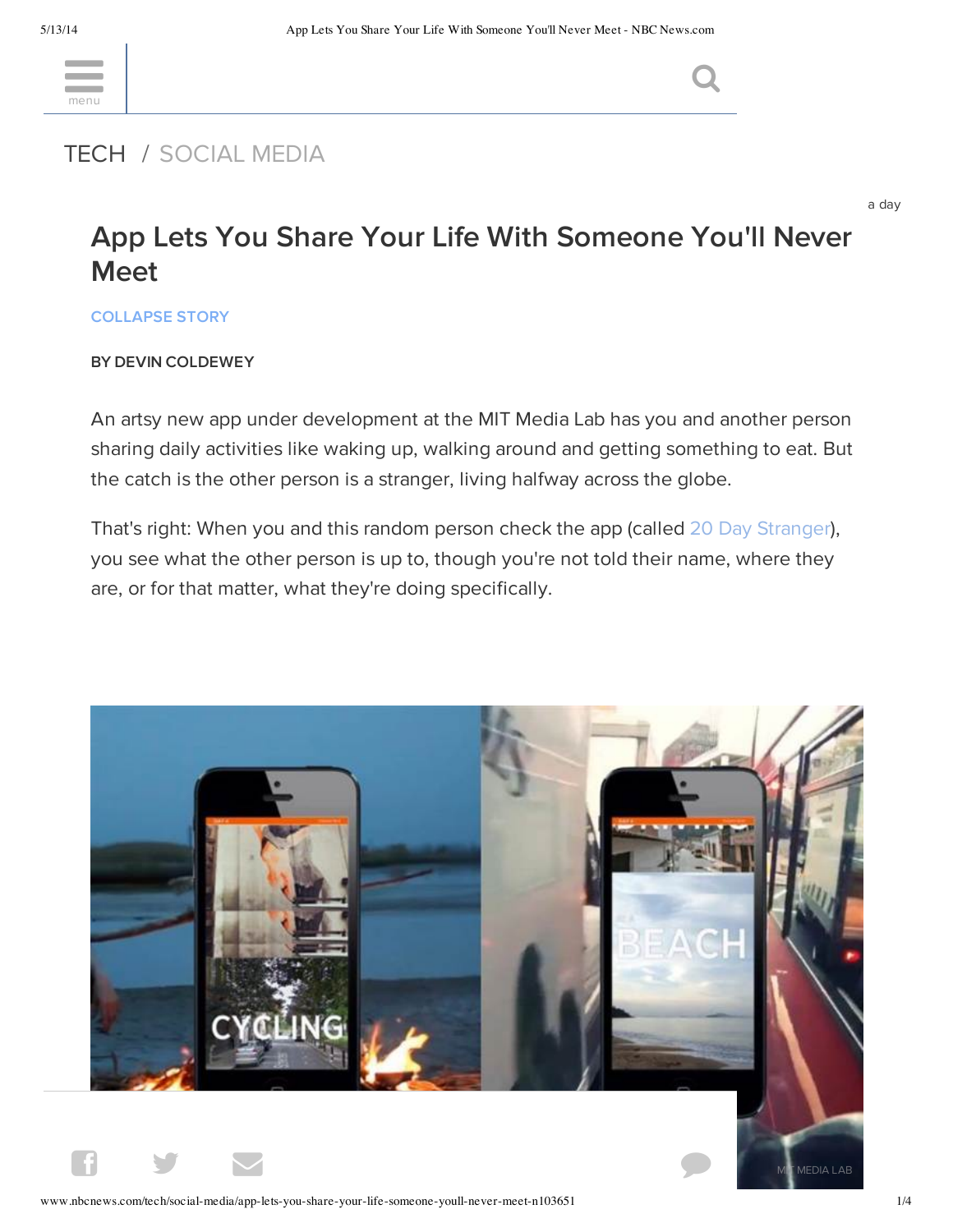The app uses GPS data to find where you are, and will also hook into social apps like Foursquare and Instagram. But it only shows the other person a general idea of these things; check into your favorite cafe in the morning and your stranger will see "Coffee" overlaid on an image of some nearby coffee shop, perhaps taken from Google Street View. Hop in the car to drive down to the beach in L.A. and the app will say "Driving," perhaps with a view of the Malibu boardwalk.

It's made to provoke wonder, curiosity and perhaps empathy between strangers. "What's he doing up so early?" "I wonder what she's getting a tattoo of?" "Checking in at the hospital? I hope everyone's OK!"

At the end of 20 days, you'll be able to send a single short message, but after that it's all done. And for the privacy-conscious, don't worry — the app doesn't keep any of the information and doesn't show you ads based on your location or anything.

The iPhone app isn't out quite yet — first, they need to get enough people to make the whole thing worthwhile. If it sounds interesting to you, you can sign up to take part as soon as things get underway.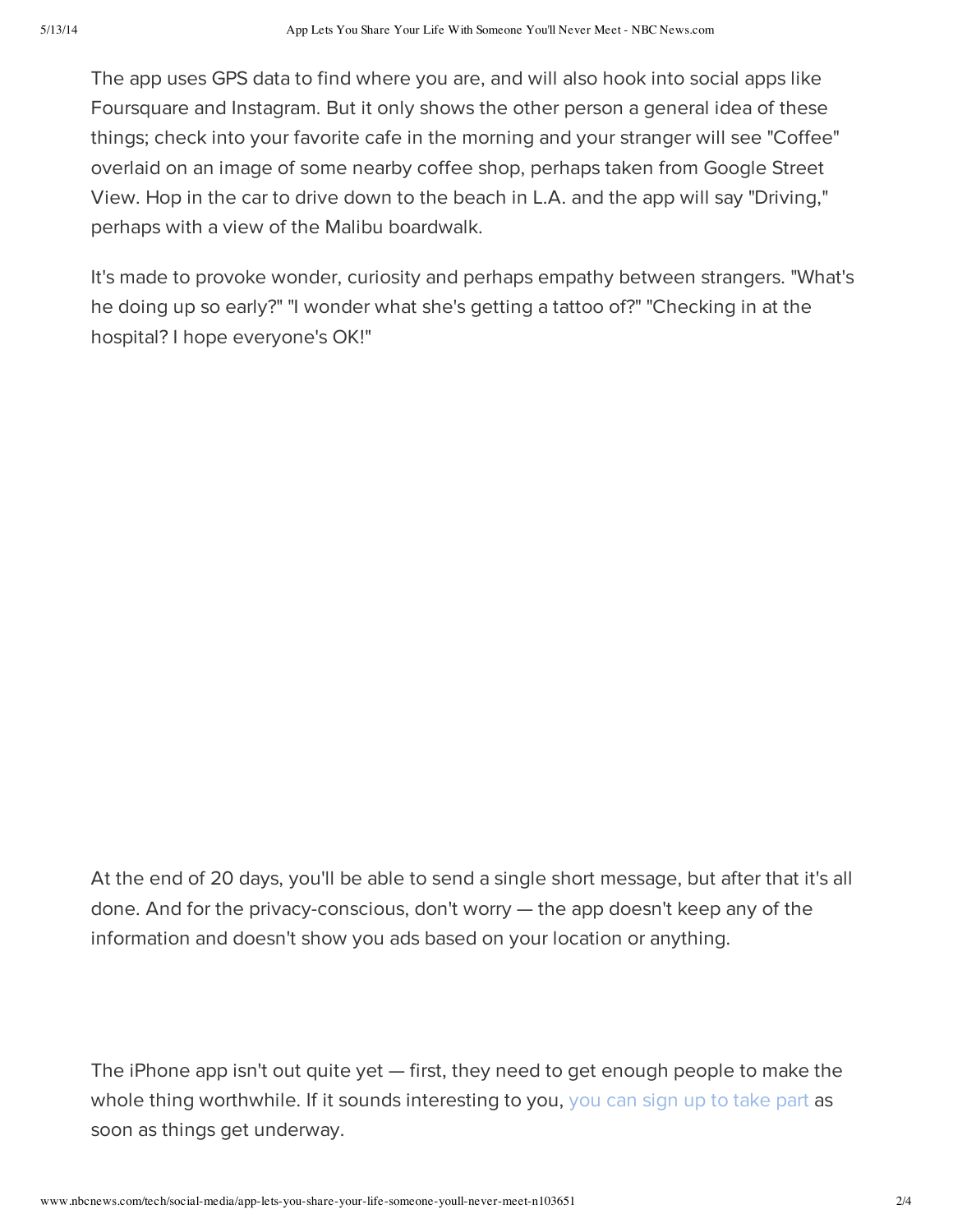First published May 12th 2014, 6:30 pm



## DEVIN COLDEWEY **⊠**

Devin Coldewey is a contributing writer at NBC News; he started his role in April of 2013. Coldewey is... Expand Bio

| <b>FROM AROUND THE WEB</b>                     | <b>MORE FROM NBC NEWS</b>                        |
|------------------------------------------------|--------------------------------------------------|
|                                                |                                                  |
| Taylor Swift's Sassy Gold Gown From The AMAs   | Remote-Control Robot Outruns You With Spoke-Like |
| Leaves Little To The Imagination (StyleBistro) |                                                  |
|                                                | Legs (NBC News)                                  |

REAL ESTATE

4 hours

#### [Facebook](http://blog.aarp.org/2013/11/19/the-night-grace-kelly-surprised-jfk-in-his-room/) Founder Mark Zuc[kerberg](http://www.nbcnews.com/news/us-news/florida-father-shot-wife-kids-setting-james-blakes-home-ablaze-n101776?lite) Sued Over Real  $\sim$ [Estate](http://blogs.ancestry.com/cm/2013/05/20/6-things-you-didnt-know-about-bonnie-and-clyde/) Deal House of Cards Effect: Netflix Raising Video

### COLLAPSE STORY

PALO ALTO, California — A Northern California real estate developer is suing Facebook founder Mark Zuckerberg over an unusual deal involving property behind Zuckerberg's home.

Mircea Voskerician says he agreed to sell his stake in the property to [Zuckerberg](http://www.nbcnews.com/business/real-estate/mark-zuckerberg-spends-30-million-four-homes-ensure-privacy-f8C11379396) in exchange for a promise that Zuckerberg would introduce him to other wealthy people who might want to buy homes. Voskerician says Zuckerberg never made those introductions.

His lawsuit, filed this month in Santa Clara County, claims breach of [contract.](http://www.mercurynews.com/ci_25749053/facebooks-mark-zuckerberg-sued-by-developer-real-estate) The San Jose Mercury News reported the lawsuit Monday.

Zuckerberg's attorney, Patrick Gunn, told the Mercury News his client paid Voskerician \$1.7 million for the right to buy the property, which he then purchased for \$4.8 million. He says Voskerician's lawsuit is meritless.

-The Associated Press